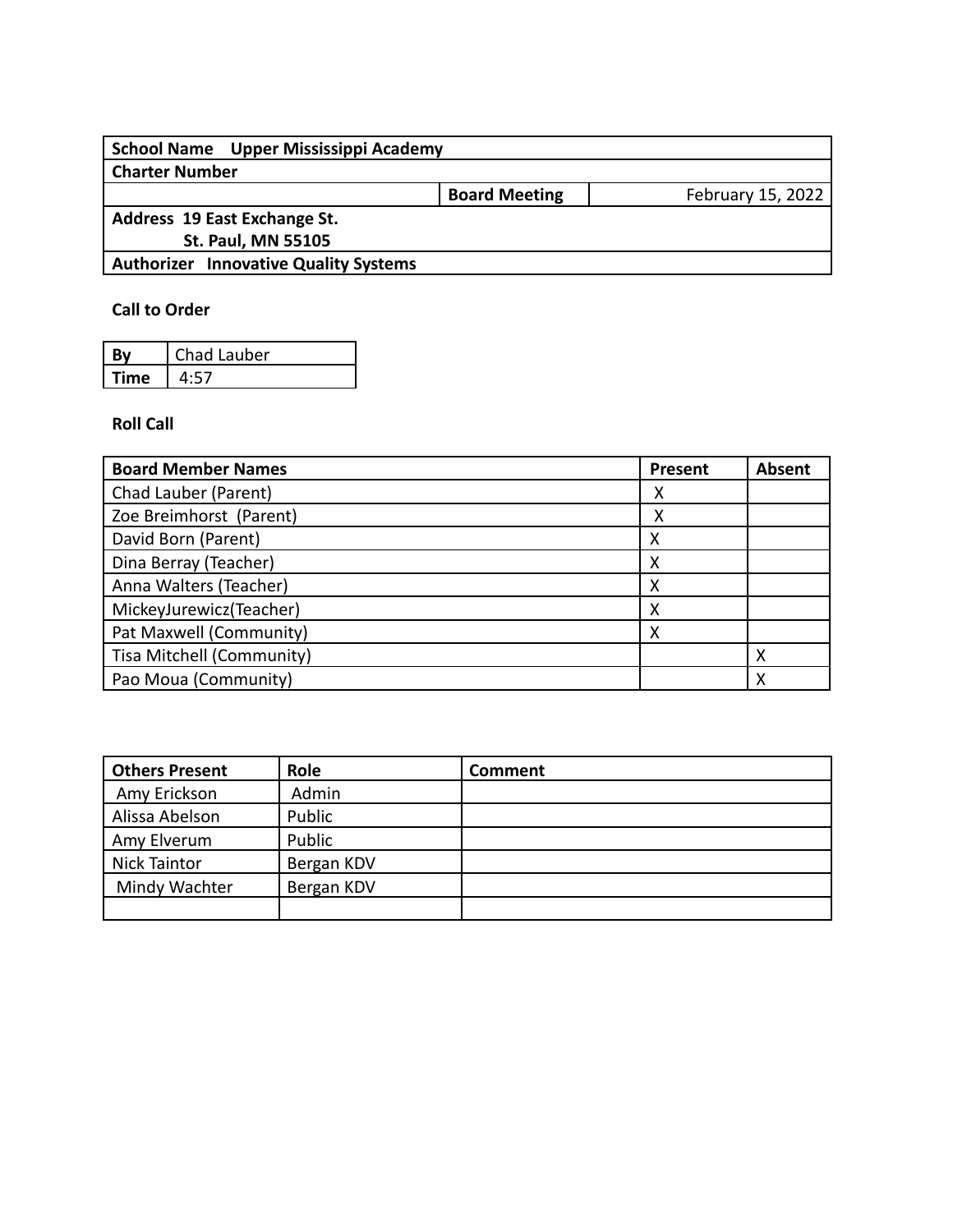| In the Matter of                | <b>Minutes of the Prior Meeting</b><br>(Minor modification) |               |        |     |             |                |
|---------------------------------|-------------------------------------------------------------|---------------|--------|-----|-------------|----------------|
| <b>Motion to Approve</b>        |                                                             | By Breimhorst |        | 2nd | By Jurewicz |                |
| <b>Vote</b>                     |                                                             |               | Absent | Yea | <b>Nay</b>  | <b>Abstain</b> |
| <b>Board Member</b>             |                                                             |               |        |     |             |                |
| Chad Lauber (Parent)            |                                                             |               |        | X   |             |                |
| Zoe Breimhorst (Parent)         |                                                             |               |        | X   |             |                |
| David Born (Parent)             |                                                             |               |        | X   |             |                |
| Dina Berray (Teacher)           |                                                             |               |        | X   |             |                |
| Anna Walters (Teacher)          |                                                             |               |        | Χ   |             |                |
| Mickey Jurewicz (teacher)       |                                                             |               |        | Χ   |             |                |
| Pat Maxwell (Community)         |                                                             |               |        | Χ   |             |                |
| <b>Tisa Mitchell (Community</b> |                                                             |               |        |     |             |                |
| Pao Moua (Community)            |                                                             |               |        |     |             |                |

| In the Matter of<br><b>Agenda for the Current Meeting</b><br>(Minor modification and addition of Calendar approval) |                   |        |     |                   |                |
|---------------------------------------------------------------------------------------------------------------------|-------------------|--------|-----|-------------------|----------------|
| <b>Motion to Approve</b>                                                                                            | <b>By Maxwell</b> |        | 2nd | <b>By Walters</b> |                |
| <b>Vote</b>                                                                                                         |                   | Absent | Yea | <b>Nay</b>        | <b>Abstain</b> |
| <b>Board Member</b>                                                                                                 |                   |        |     |                   |                |
| Chad Lauber (Parent)                                                                                                |                   |        | X   |                   |                |
| Zoe Breimhorst (Parent)                                                                                             |                   |        | X   |                   |                |
| David Born (Parent)                                                                                                 |                   |        | X   |                   |                |
| Dina Berray (Teacher)                                                                                               |                   |        | X   |                   |                |
| Anna Walters (Teacher)                                                                                              |                   |        | X   |                   |                |
| Mickey Jurewicz (Teacher)                                                                                           |                   |        | X   |                   |                |
| Pat Maxwell (Community)                                                                                             |                   |        | x   |                   |                |
| Tisa Mitchell (Community)                                                                                           |                   |        |     |                   |                |
| Pao Moua (Community)                                                                                                |                   |        |     |                   |                |

| <b>Public Comment.</b> | <b>None Submitted</b> |
|------------------------|-----------------------|
| Comment:               |                       |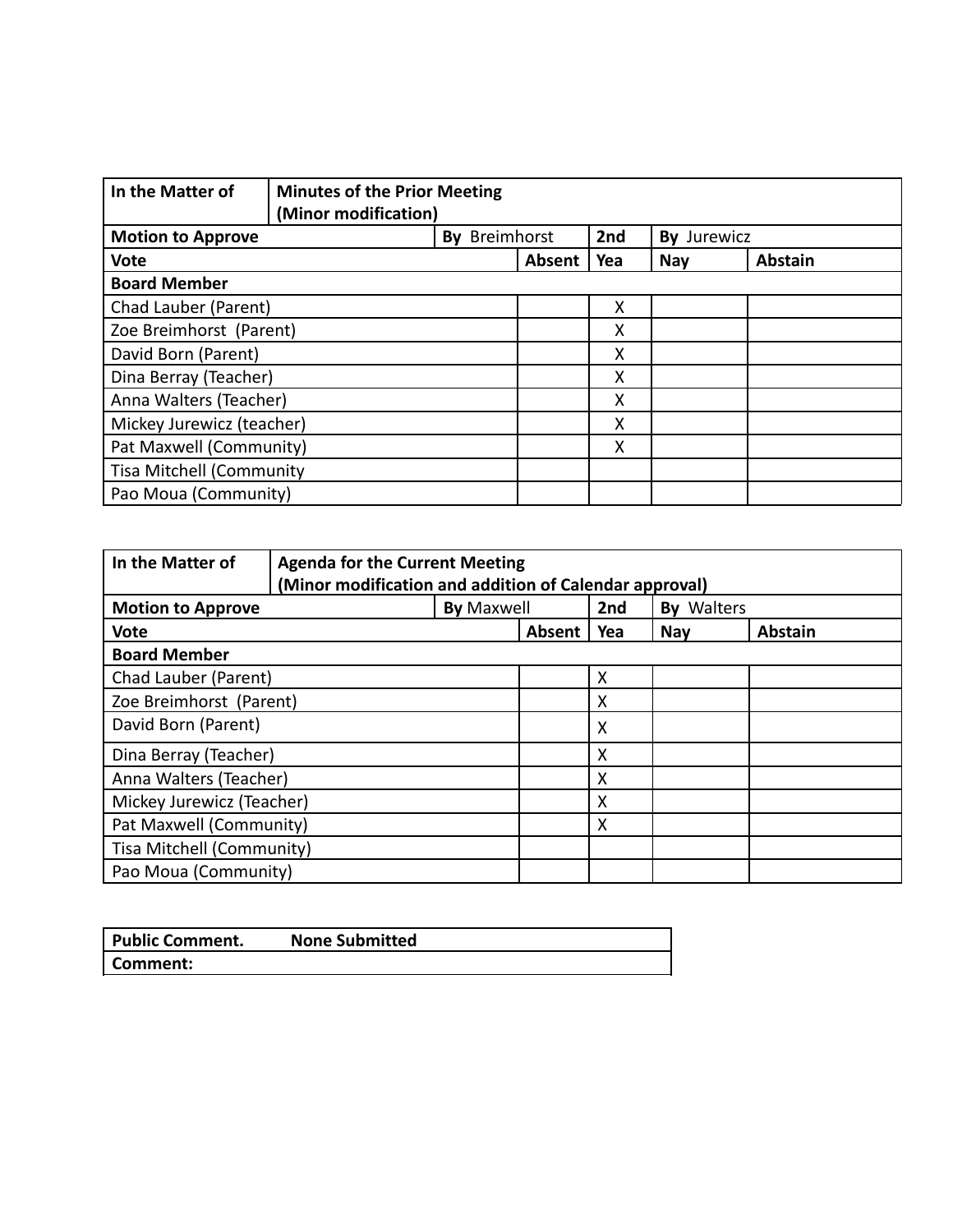| In the Matter of         | School calendar for 2022-2023                                                                                                                                                                                 |     |         |                 |               |
|--------------------------|---------------------------------------------------------------------------------------------------------------------------------------------------------------------------------------------------------------|-----|---------|-----------------|---------------|
| <b>Discussion led by</b> | <b>Amy Erickson</b>                                                                                                                                                                                           |     |         |                 |               |
| remain the same.         | <b>Comment</b> The calendar was presented and discussed. It was noted that the current version is for<br>MDE. The version for the website and families will have additional information, but dates, etc. will |     |         |                 |               |
| <b>Motion</b>            | To Approve                                                                                                                                                                                                    | By  | Maxwell | 2 <sup>nd</sup> | None required |
| <b>Vote</b>              | <b>By Consensus</b>                                                                                                                                                                                           | Yea | Nay     | Abstain         | Action        |
|                          |                                                                                                                                                                                                               | x   |         |                 |               |

| In the Matter of | Financial Report |
|------------------|------------------|
|                  |                  |

#### **Discussion led by Pat Maxwell, Nick Taintor, Mindy Wachter**

**Comment:** Discussion focused on payroll withholding errors (on the part of Bergan KVD) which resulted in proper deductions not being taken, dating back to September. Taintor acknowledged internal system controls failed to catch the error until the last week or so. He apologized for the mistake, noting that most, if not all UMA employees were affected, with amounts ranging from a couple of hundred dollars to over \$3,000. Individual health insurance coverage did not lapse, but some solution must be found to properly account for the roughly \$30,000 in "over payments" to staff members. Taintor indicated he is working within Bergan KDV and with the UMA administration to resolve the matter.

Wachter ran through the recent financial statements and no problems were identified.

Following the departure of Taintor and Wachter, Lauber and Maxwell noted that this is the third significant accounting issue to have arisen within the past year. Possible options were discussed and a motion was submitted. (The motion is discussed in the following segment.)

| Motion to Approve Wachter's financial<br>By Born<br>report |  |        | 2nd | Maxwell<br>Bv |                |
|------------------------------------------------------------|--|--------|-----|---------------|----------------|
| <b>Vote</b>                                                |  | Absent | Yea | <b>Nay</b>    | <b>Abstain</b> |
| <b>Board Member</b>                                        |  |        |     |               |                |
| Chad Lauber (Parent)                                       |  |        | X   |               |                |
| Zoe Breimhorst (Parent)                                    |  |        | X   |               |                |
| David Born (Parent)                                        |  |        | X   |               |                |
| Dina Berray (Teacher)                                      |  |        | X   |               |                |
| Anna Walters (Teacher)                                     |  |        | X   |               |                |
| Mickey Jurewicz (Teacher)                                  |  |        | X   |               |                |
| Pat Maxwell (Community)                                    |  |        | X   |               |                |
| Tisa Mitchell (Community)                                  |  |        |     |               |                |
| Pao Moua (Community)                                       |  |        |     |               |                |

|--|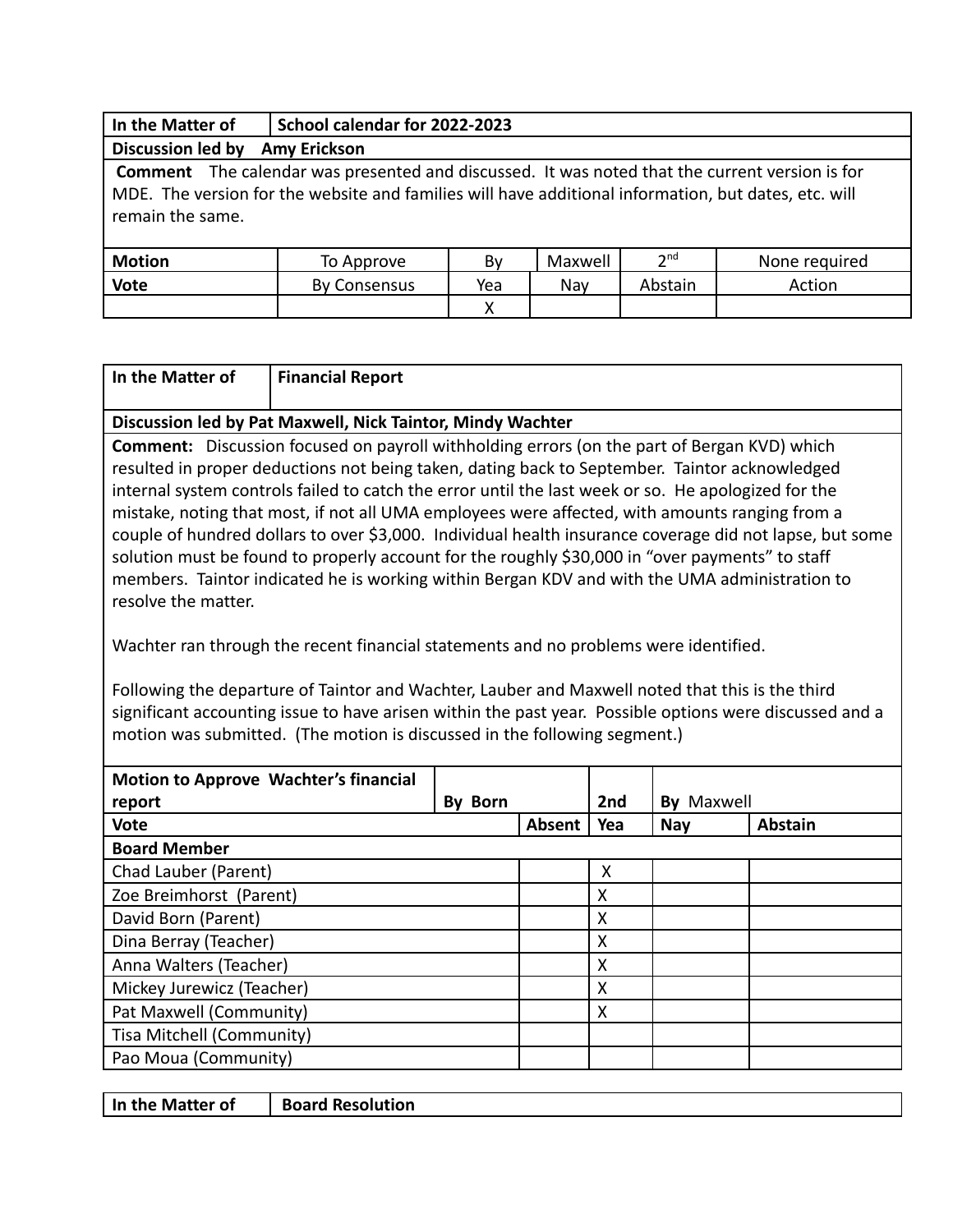| Discussion led by | <b>Chad Lauber</b> |
|-------------------|--------------------|

**Comment** Following discussion, Maxwell submitted the following resolution to the Board for approval:

Be it resolved: Based on a history of Bergan KDV errors, the Finance Committee is hereby directed to explore both the current situation and Bergan KDV's overall performance. In light of performance impacts on the Board's fiduciary responsibilities and on staff morale and personal finances, options for moving forward are to be considered and recommendations brought back to the full Board.

| Motion to Approve the Resolution<br>By Born |  |        | 2nd | Breimhorst<br>Bv |                |
|---------------------------------------------|--|--------|-----|------------------|----------------|
| <b>Vote</b>                                 |  | Absent | Yea | <b>Nay</b>       | <b>Abstain</b> |
| <b>Board Member</b>                         |  |        |     |                  |                |
| Chad Lauber (Parent)                        |  |        | X   |                  |                |
| Zoe Breimhorst (Parent)                     |  |        | X   |                  |                |
| David Born (Parent)                         |  |        | X   |                  |                |
| Dina Berray (Teacher)                       |  |        | X   |                  |                |
| Anna Walters (Teacher)                      |  |        | X   |                  |                |
| Mickey Jurewicz (Teacher)                   |  |        | X   |                  |                |
| Pat Maxwell (Community)                     |  |        | X   |                  |                |
| Tisa Mitchell (Community)                   |  |        |     |                  |                |
| Pao Moua (Community)                        |  |        |     |                  |                |

| In the Matter of               | Policy 210 - Conflict of interest. APPROVAL       |         |               |     |               |         |
|--------------------------------|---------------------------------------------------|---------|---------------|-----|---------------|---------|
| Discussion led by Amy Erickson |                                                   |         |               |     |               |         |
|                                | <b>Comment</b> Previously discussed and reviewed. |         |               |     |               |         |
|                                |                                                   |         |               |     |               |         |
| Motion to Approve              |                                                   | By Born |               | 2nd | Maxwell<br>By |         |
| Vote                           |                                                   |         | <b>Absent</b> | Yea | <b>Nay</b>    | Abstain |
| <b>Board Member</b>            |                                                   |         |               |     |               |         |
| Chad Lauber (Parent)           |                                                   |         | X             |     |               |         |
| Zoe Breimhorst (Parent)        |                                                   |         | X             |     |               |         |
| David Born (Parent)            |                                                   |         | X             |     |               |         |
| Dina Berray (Teacher)          |                                                   |         | X             |     |               |         |
| Anna Walters (Teacher)         |                                                   |         | X             |     |               |         |
| Mickey Jurewicz (Teacher)      |                                                   |         | X             |     |               |         |
| Pat Maxwell (Community)        |                                                   |         | X             |     |               |         |
| Tisa Mitchell (Community)      |                                                   |         |               |     |               |         |
| Pao Moua (Community)           |                                                   |         |               |     |               |         |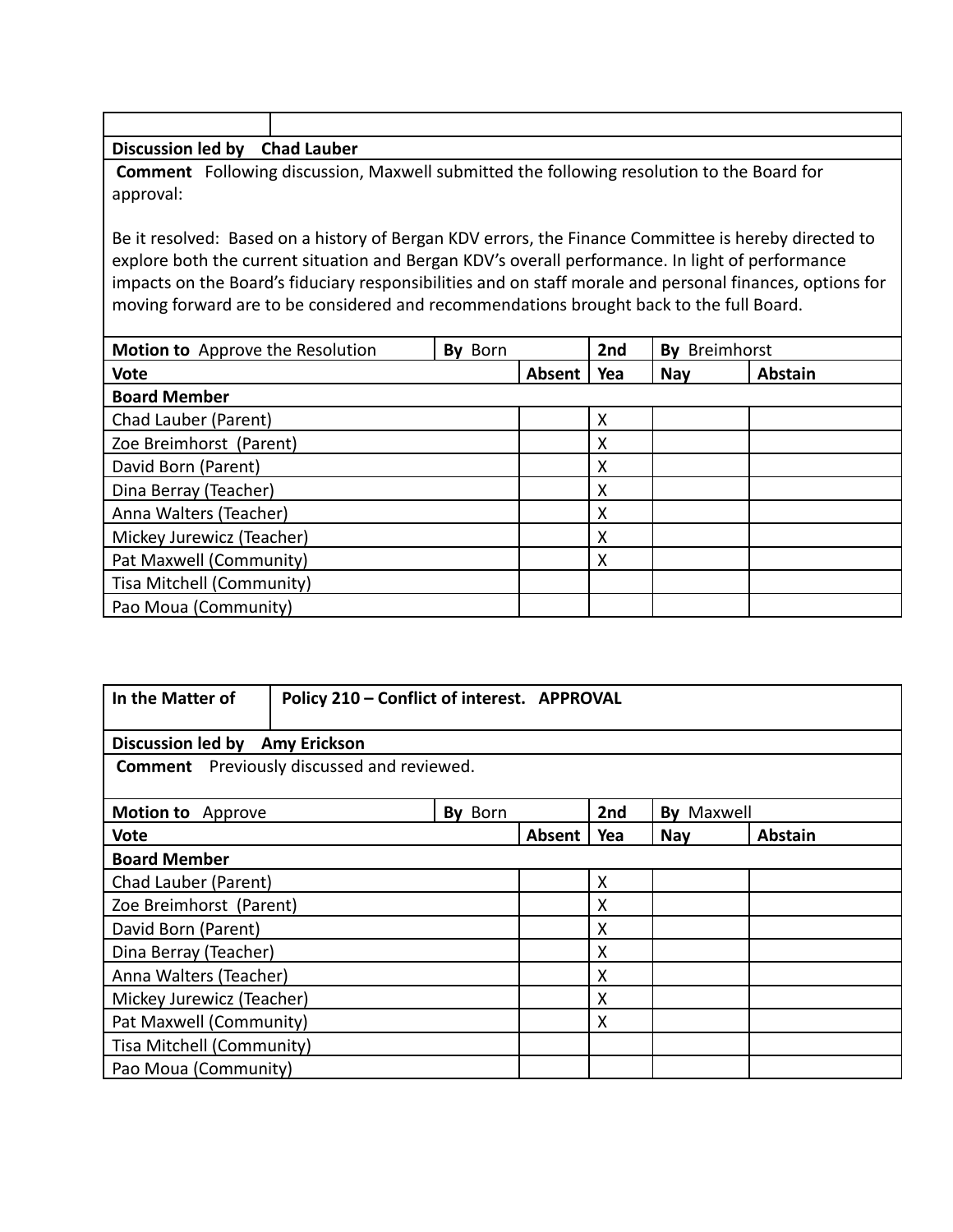| In the Matter of |  |
|------------------|--|
|------------------|--|

# **Policy 701 - Fund Balance Policy APPROVAL**

**Discussion led by Amy Erickson**

**Comment** Erickson submitted a modification and so a 2<sup>nd</sup> reading of the policy and a vote will be deferred until March.

| Motion to Table the motion to approve | By Born |        | 2nd | <b>By Walters</b> |                |
|---------------------------------------|---------|--------|-----|-------------------|----------------|
| <b>Vote</b>                           |         | Absent | Yea | <b>Nay</b>        | <b>Abstain</b> |
| <b>Board Member</b>                   |         |        |     |                   |                |
| Chad Lauber (Parent)                  |         |        | Χ   |                   |                |
| Zoe Breimhorst (Parent)               |         |        | Χ   |                   |                |
| David Born (Parent)                   |         |        | Χ   |                   |                |
| Dina Berray (Teacher)                 |         |        | X   |                   |                |
| Anna Walters (Teacher)                |         |        | X   |                   |                |
| Mickey Jurewicz (Teacher)             |         |        | X   |                   |                |
| Pat Maxwell (Community)               |         |        |     |                   |                |
| Tisa Mitchell (Community)             |         |        |     |                   |                |
| Pao Moua (Community)                  |         |        |     |                   |                |

| In the Matter of                                                                                                                                                                                                                                                                | <b>Strategic Plan Update</b>   |     |          |                 |               |
|---------------------------------------------------------------------------------------------------------------------------------------------------------------------------------------------------------------------------------------------------------------------------------|--------------------------------|-----|----------|-----------------|---------------|
| <b>Discussion led by:</b>                                                                                                                                                                                                                                                       | Am Erickson and Zoe Breimhorst |     |          |                 |               |
| Discussion of the prior work group recommendations, a Vision statement, Mission statement, school<br>"tag line" or motto, and a schematic drawing to reflect the instructional framework were adopted.<br>Breimhorst will schedule another work group to meet on school values. |                                |     |          |                 |               |
| <b>Motion</b>                                                                                                                                                                                                                                                                   | To Approve                     | By  | Jurewicz | 2 <sup>nd</sup> | None required |
| <b>Vote</b>                                                                                                                                                                                                                                                                     | By Consensus                   | Yea | Nay      | Abstain         | Action        |
|                                                                                                                                                                                                                                                                                 |                                | Χ   |          |                 |               |

| In the Matter of               | Director's Report |
|--------------------------------|-------------------|
| Discussion led by Amy Erickson |                   |